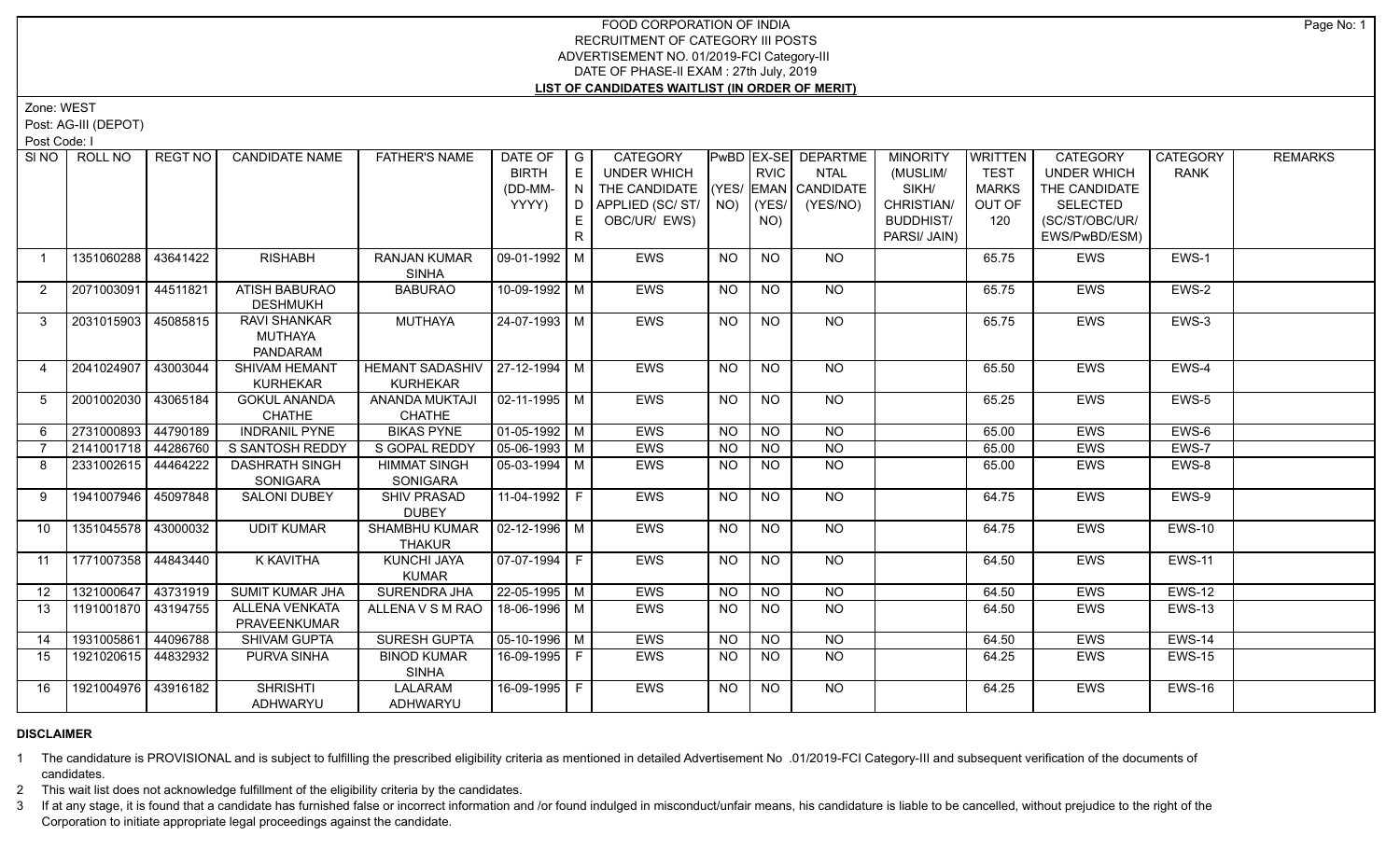Zone: WEST

Post: AG-III (DEPOT)

Post Code: I

|    | SINO   ROLL NO      | REGT NO I | <b>CANDIDATE NAME</b>    | <b>FATHER'S NAME</b> | DATE OF            | $\overline{G}$ | <b>CATEGORY</b> |             |                | PwBD   EX-SE   DEPARTME | <b>MINORITY</b>  | <b>WRITTEN</b> | <b>CATEGORY</b>    | <b>CATEGORY</b> | <b>REMARKS</b> |
|----|---------------------|-----------|--------------------------|----------------------|--------------------|----------------|-----------------|-------------|----------------|-------------------------|------------------|----------------|--------------------|-----------------|----------------|
|    |                     |           |                          |                      | <b>BIRTH</b>       | E              | UNDER WHICH     |             | <b>RVIC</b>    | <b>NTAL</b>             | (MUSLIM/         | <b>TEST</b>    | <b>UNDER WHICH</b> | <b>RANK</b>     |                |
|    |                     |           |                          |                      | (DD-MM-            | $\overline{N}$ | THE CANDIDATE   |             |                | (YES/ EMAN CANDIDATE    | SIKH/            | <b>MARKS</b>   | THE CANDIDATE      |                 |                |
|    |                     |           |                          |                      | YYYY)              | D.             | APPLIED (SC/ST/ | $NO)$ (YES/ |                | (YES/NO)                | CHRISTIAN/       | OUT OF         | <b>SELECTED</b>    |                 |                |
|    |                     |           |                          |                      |                    | E              | OBC/UR/ EWS)    |             | NO)            |                         | <b>BUDDHIST/</b> | 120            | (SC/ST/OBC/UR/     |                 |                |
|    |                     |           |                          |                      |                    | $\mathsf{R}$   |                 |             |                |                         | PARSI/ JAIN)     |                | EWS/PwBD/ESM)      |                 |                |
| 17 | 1941014365          | 44318418  | YOGESH KHERAJANI         | <b>RAM CHANDRA</b>   | $02-07-1993$ M     |                | <b>EWS</b>      | NO          | <b>NO</b>      | NO                      |                  | 64.00          | <b>EWS</b>         | <b>EWS-17</b>   |                |
|    |                     |           |                          | KHERAJANI            |                    |                |                 |             |                |                         |                  |                |                    |                 |                |
| 18 | 1351086322          | 45095424  | SHUBHAM SANDEEP          | <b>KISHOR KUMAR</b>  | 14-05-1995 M       |                | <b>EWS</b>      | <b>NO</b>   | <b>NO</b>      | <b>NO</b>               |                  | 64.00          | <b>EWS</b>         | <b>EWS-18</b>   |                |
|    |                     |           |                          | <b>CHOUDHARY</b>     |                    |                |                 |             |                |                         |                  |                |                    |                 |                |
| 19 | 2071016247          | 43026252  | <b>NIKET SUDHAKAR</b>    | <b>SUDHAKAR</b>      | 18-02-1994 M       |                | EWS             | <b>NO</b>   | <b>NO</b>      | <b>NO</b>               | JAIN             | 63.75          | <b>EWS</b>         | <b>EWS-19</b>   |                |
|    |                     |           | <b>DODAL</b>             |                      |                    |                |                 |             |                |                         |                  |                |                    |                 |                |
| 20 | 1951002575 44369402 |           | <b>AYUSHI</b>            | <b>JAGDEESH</b>      | $10-10-1994$ F     |                | EWS             | NO.         | <b>NO</b>      | NO                      |                  | 63.75          | <b>EWS</b>         | <b>EWS-20</b>   |                |
|    |                     |           | <b>RAGHUWANSHI</b>       | <b>RAGHUWANSHI</b>   |                    |                |                 |             |                |                         |                  |                |                    |                 |                |
| 21 | 1351011681          | 43320749  | ATUL KUMAR SINGH         | <b>MANOJ SINGH</b>   | $18-01-1995$ M     |                | <b>EWS</b>      | <b>NO</b>   | $N$ O          | N <sub>O</sub>          |                  | 63.75          | <b>EWS</b>         | <b>EWS-21</b>   |                |
| 22 | 1491000503 45173852 |           | <b>SHREKUMAR</b>         | <b>ASHVINKUMAR</b>   | 29-08-1995 M       |                | <b>EWS</b>      | NO.         | <b>NO</b>      | N <sub>O</sub>          |                  | 63.75          | <b>EWS</b>         | EWS-22          |                |
|    |                     |           | <b>ASHVINKUMAR SONI</b>  |                      |                    |                |                 |             |                |                         |                  |                |                    |                 |                |
| 23 | 1461000242          | 44452790  | <b>CHANDAN KUMAR</b>     | PAWAN KUMAR JHA      | $12-10-1992$ M     |                | <b>EWS</b>      | <b>NO</b>   | NO             | N <sub>O</sub>          |                  | 63.50          | <b>EWS</b>         | <b>EWS-23</b>   |                |
| 24 | 1411110159          | 45180504  | <b>SHIVAM SHAHI</b>      | SUDHIR SHAHI         | $10-03-1994$ M     |                | EWS             | $N$ O       | <b>NO</b>      | $N$ O                   |                  | 63.50          | <b>EWS</b>         | <b>EWS-24</b>   |                |
| 25 | 2001003733          | 43924700  | <b>UMESH SHIVNATH</b>    | <b>SHIVNATH</b>      | 07-06-1994 M       |                | EWS             | NO.         | N <sub>O</sub> | N <sub>O</sub>          |                  | 63.50          | <b>EWS</b>         | EWS-25          |                |
|    |                     |           | <b>GIRGE</b>             |                      |                    |                |                 |             |                |                         |                  |                |                    |                 |                |
| 26 | 1351035423          | 43988069  | <b>ABHIJEET KUMAR</b>    | <b>ASHOK KUMAR</b>   | $12 - 02 - 1993$ M |                | <b>EWS</b>      | <b>NO</b>   | <b>NO</b>      | <b>NO</b>               |                  | 63.00          | <b>EWS</b>         | <b>EWS-26</b>   |                |
| 27 | 1961000646          | 43207196  | SHUBHLAXMI SELOT         | <b>AJAY SELOT</b>    | $31-01-1994$ F     |                | EWS             | <b>NO</b>   | <b>NO</b>      | <b>NO</b>               |                  | 63.00          | <b>EWS</b>         | <b>EWS-27</b>   |                |
| 28 | 1721003089          | 43837733  | <b>MANISHA KUMARI</b>    | <b>SANJAY KUMAR</b>  | $01-01-1995$ F     |                | EWS             | NO.         | <b>NO</b>      | <b>NO</b>               |                  | 63.00          | <b>EWS</b>         | EWS-28          |                |
|    |                     |           |                          | SINGH                |                    |                |                 |             |                |                         |                  |                |                    |                 |                |
| 29 | 2331001855 43454625 |           | <b>GORDHAN SINGH</b>     | <b>KISHAN SINGH</b>  | 15-06-1995 M       |                | EWS             | <b>NO</b>   | <b>NO</b>      | <b>NO</b>               |                  | 63.00          | <b>EWS</b>         | EWS-29          |                |
| 30 | 1401000917 45104793 |           | <b>RADHAKRISHNA</b>      | SUDHIR KUMAR         | 21-06-1992 M       |                | <b>EWS</b>      | NO.         | <b>NO</b>      | <b>NO</b>               |                  | 62.75          | <b>EWS</b>         | <b>EWS-30</b>   |                |
|    |                     |           | <b>MISHRA</b>            | <b>MISHRA</b>        |                    |                |                 |             |                |                         |                  |                |                    |                 |                |
| 31 | 2681020187 43735710 |           | PRAKHAR DWEVEDI          | <b>RAMA SHANKAR</b>  | $04-07-1993$ M     |                | <b>EWS</b>      | <b>NO</b>   | N <sub>O</sub> | N <sub>O</sub>          |                  | 62.75          | <b>EWS</b>         | <b>EWS-31</b>   |                |
|    |                     |           |                          | <b>DUBEY</b>         |                    |                |                 |             |                |                         |                  |                |                    |                 |                |
| 32 | 1131002599 44611015 |           | <b>SHAIK AMIER SUHEL</b> | <b>SHAIK ABDUL</b>   | 28-01-1992 M       |                | <b>EWS</b>      | <b>NO</b>   | N <sub>O</sub> | NO                      | <b>MUSLIM</b>    | 62.50          | <b>EWS</b>         | <b>EWS-32</b>   |                |
|    |                     |           |                          | SAMAD                |                    |                |                 |             |                |                         |                  |                |                    |                 |                |
| 33 | 1351082314 43813317 |           | <b>SAURABH KUMAR</b>     | <b>MADHUSUDAN</b>    | 21-07-1993   M     |                | <b>EWS</b>      | NO          | <b>NO</b>      | NO                      |                  | 62.25          | <b>EWS</b>         | <b>EWS-33</b>   |                |
|    |                     |           |                          | <b>UPADHYAY</b>      |                    |                |                 |             |                |                         |                  |                |                    |                 |                |

## **DISCLAIMER**

1 The candidature is PROVISIONAL and is subject to fulfilling the prescribed eligibility criteria as mentioned in detailed Advertisement No .01/2019-FCI Category-III and subsequent verification of the documents of candidates.

2 This wait list does not acknowledge fulfillment of the eligibility criteria by the candidates.

3 If at any stage, it is found that a candidate has furnished false or incorrect information and /or found indulged in misconduct/unfair means, his candidature is liable to be cancelled, without prejudice to the right of t Corporation to initiate appropriate legal proceedings against the candidate.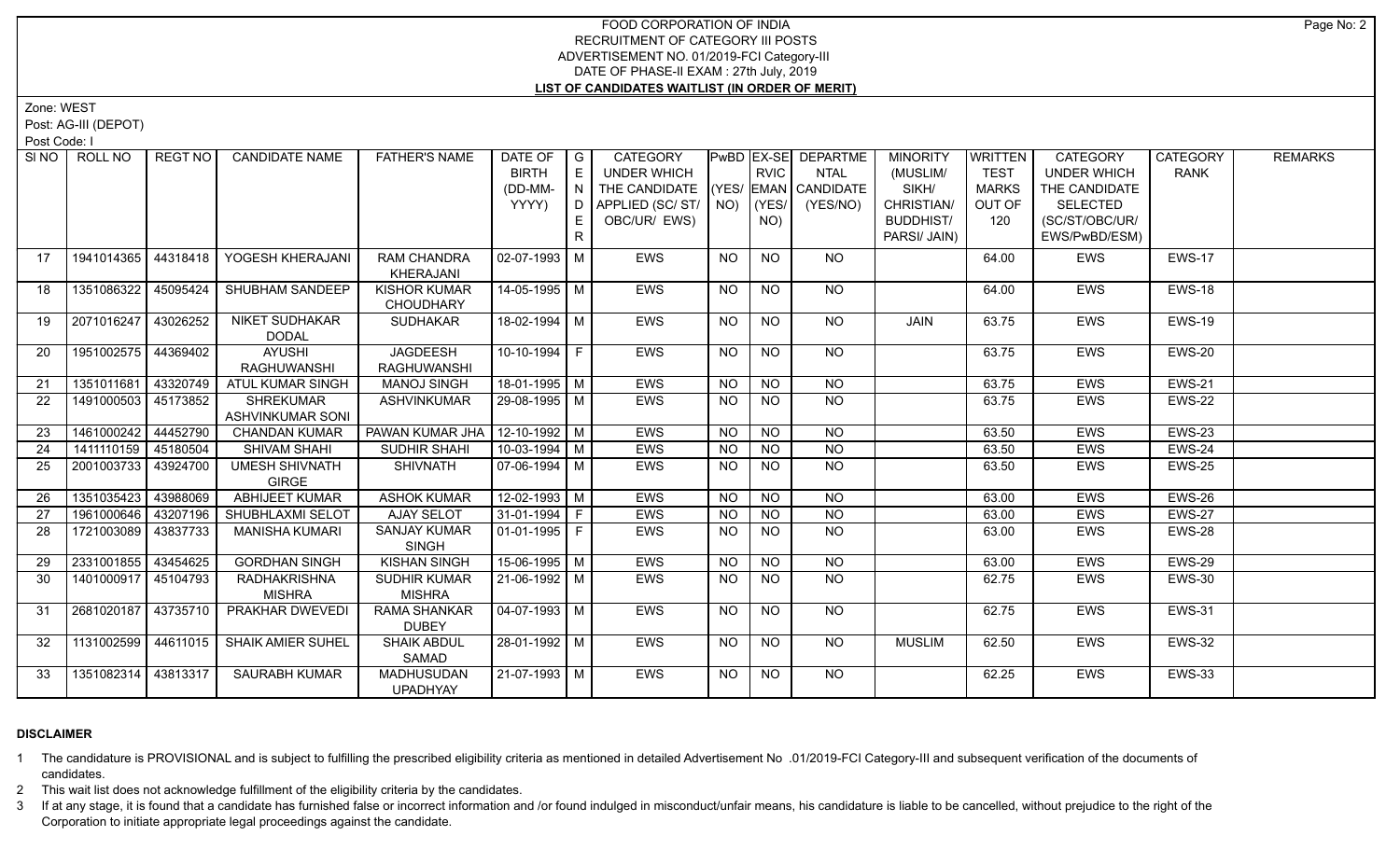Zone: WEST

Post: AG-III (DEPOT)

Post Code: I

|    | SINO   ROLL NO        | <b>REGT NO</b> | <b>CANDIDATE NAME</b>              | <b>FATHER'S NAME</b>            | DATE OF<br><b>BIRTH</b> | $\overline{\phantom{a}}$ G<br>E | <b>CATEGORY</b><br><b>UNDER WHICH</b> |             | <b>RVIC</b>    | <b>PwBD EX-SE DEPARTME</b><br><b>NTAL</b> | <b>MINORITY</b><br>(MUSLIM/ | <b>WRITTEN</b><br><b>TEST</b> | <b>CATEGORY</b><br><b>UNDER WHICH</b> | <b>CATEGORY</b><br><b>RANK</b> | <b>REMARKS</b> |
|----|-----------------------|----------------|------------------------------------|---------------------------------|-------------------------|---------------------------------|---------------------------------------|-------------|----------------|-------------------------------------------|-----------------------------|-------------------------------|---------------------------------------|--------------------------------|----------------|
|    |                       |                |                                    |                                 | (DD-MM-                 |                                 | THE CANDIDATE                         |             |                | $(YES/EMAN)$ CANDIDATE                    | SIKH/                       | <b>MARKS</b>                  | THE CANDIDATE                         |                                |                |
|    |                       |                |                                    |                                 | YYYY)                   | D                               | APPLIED (SC/ST/                       | $NO)$ (YES/ |                | (YES/NO)                                  | CHRISTIAN/                  | OUT OF                        | <b>SELECTED</b>                       |                                |                |
|    |                       |                |                                    |                                 |                         | E.                              | OBC/UR/ EWS)                          |             | NO)            |                                           | <b>BUDDHIST/</b>            | 120                           | (SC/ST/OBC/UR/                        |                                |                |
|    |                       |                |                                    |                                 |                         | R                               |                                       |             |                |                                           | PARSI/ JAIN)                |                               | EWS/PwBD/ESM)                         |                                |                |
|    |                       |                |                                    |                                 |                         |                                 |                                       |             |                |                                           |                             |                               |                                       |                                |                |
| 34 | 1351035742 44170816   |                | ABHISHEK KUMAR<br><b>SINGH</b>     | JITENDRA SINGH                  | 10-08-1994 M            |                                 | EWS                                   | <b>NO</b>   | <b>NO</b>      | <b>NO</b>                                 |                             | 62.25                         | EWS                                   | EWS-34                         |                |
| 35 | 2001007543 44519626   |                | RAJESH ANKUSH                      | ANKUSH ABHIMAN                  | 06-06-1992 M            |                                 | EWS                                   | <b>NO</b>   | <b>NO</b>      | NO                                        |                             | 62.00                         | <b>EWS</b>                            | <b>EWS-35</b>                  |                |
|    |                       |                | SHELKE                             | <b>SHELKE</b>                   |                         |                                 |                                       |             |                |                                           |                             |                               |                                       |                                |                |
| 36 | 2741016416 43745178   |                | <b>SAYAN DUTTA</b>                 | <b>SUBIR KUMAR</b>              | $02-06-1993$ M          |                                 | EWS                                   | <b>NO</b>   | <b>NO</b>      | NO                                        |                             | 62.00                         | <b>EWS</b>                            | EWS-36                         |                |
|    |                       |                |                                    | <b>DUTTA</b>                    |                         |                                 |                                       |             |                |                                           |                             |                               |                                       |                                |                |
| 37 | 2561019479   44250353 |                | PRASHANT KUMAR                     | OM PRAKASH                      | 12-12-1993 M            |                                 | EWS                                   | <b>NO</b>   | <b>NO</b>      | NO                                        |                             | 62.00                         | EWS                                   | EWS-37                         |                |
|    |                       |                | <b>SINGH</b>                       | <b>SINGH</b>                    |                         |                                 |                                       |             |                |                                           |                             |                               |                                       |                                |                |
| 38 | 2071005172 44977594   |                | <b>SOURABH</b><br><b>SAYAJIRAO</b> | SAYAJIRAO                       | $23 - 06 - 1994$ M      |                                 | EWS                                   | <b>NO</b>   | N <sub>O</sub> | <b>NO</b>                                 |                             | 62.00                         | <b>EWS</b>                            | <b>EWS-38</b>                  |                |
|    |                       |                | <b>GHORPADE</b>                    |                                 |                         |                                 |                                       |             |                |                                           |                             |                               |                                       |                                |                |
| 39 | 1951008990            | 43461079       | PRATEEK BHURA                      | PRAKASH                         | $13-11-1992$ M          |                                 | <b>EWS</b>                            | NO.         | <b>NO</b>      | NO.                                       | JAIN                        | 61.75                         | <b>EWS</b>                            | <b>EWS-39</b>                  |                |
|    |                       |                |                                    | <b>CHANDRA BHURA</b>            |                         |                                 |                                       |             |                |                                           |                             |                               |                                       |                                |                |
| 40 | 1291002618 43900335   |                | <b>ANURAG SINHA</b>                | SURENDRA KUMAR   21-11-1992   M |                         |                                 | EWS                                   | NO.         | <b>NO</b>      | NO                                        |                             | 61.75                         | <b>EWS</b>                            | EWS-40                         |                |
|    |                       |                |                                    | <b>SINHA</b>                    |                         |                                 |                                       |             |                |                                           |                             |                               |                                       |                                |                |
| 41 | 2071004805            | 43902206       | ANAND                              | <b>SHRIKANTRAO</b>              | 17-09-1994   M          |                                 | <b>EWS</b>                            | NO.         | <b>NO</b>      | NO.                                       | JAIN                        | 61.75                         | <b>EWS</b>                            | <b>EWS-41</b>                  |                |
|    |                       |                | <b>SHRIKANTRAO</b>                 | <b>GAJKUMAR</b>                 |                         |                                 |                                       |             |                |                                           |                             |                               |                                       |                                |                |
|    |                       |                | <b>JAYGAONKAR</b>                  | <b>JAYGAONKAR</b>               |                         |                                 |                                       |             |                |                                           |                             |                               |                                       |                                |                |
| 42 | 1471008166 44943300   |                | RAHUL HARGOVIND                    | CHAUHAN                         | $05-08-1992$ M          |                                 | EWS                                   | $N$ O       | $N$ O          | $N$ O                                     |                             | 61.50                         | <b>EWS</b>                            | EWS-42                         |                |
|    |                       |                | CHAUHAN                            | <b>HARGOVIND</b>                |                         |                                 |                                       |             |                |                                           |                             |                               |                                       |                                |                |
| 43 | 1571000560 44004526   |                | <b>PRADEEP KUMAR</b>               | <b>SATYAVIR</b>                 | 18-09-1992 M            |                                 | <b>EWS</b>                            | NO          | NO             | $N$ O                                     |                             | 61.50                         | <b>EWS</b>                            | <b>EWS-43</b>                  |                |
| 44 | 1381003692            | 43001369       | <b>SARANG NINAWE</b>               | SURESH NINAWE                   | 13-08-1993 M            |                                 | EWS                                   | <b>NO</b>   | <b>NO</b>      | <b>NO</b>                                 |                             | 61.50                         | <b>EWS</b>                            | EWS-44                         |                |
| 45 | 1191006816            | 44996945       | <b>BOGI SUDHEER</b>                | <b>BOGI THAVITIRAJU</b>         | $30-05-1994$ M          |                                 | EWS                                   | <b>NO</b>   | NO             | N <sub>O</sub>                            |                             | 61.50                         | <b>EWS</b>                            | EWS-45                         |                |
| 46 | 2471028544 45172781   |                | HIMANSHU RAJAN                     | INDRA KUMAR JAIN                | 11-01-1995 M            |                                 | EWS                                   | NO.         | <b>NO</b>      | NO.                                       | JAIN                        | 61.50                         | <b>EWS</b>                            | EWS-46                         |                |
|    |                       |                | JAIN                               |                                 |                         |                                 |                                       |             |                |                                           |                             |                               |                                       |                                |                |
| 47 | 1521000228 43294708   |                | <b>MAYURKUMAR</b>                  | <b>VIPULBHAI</b>                | 11-01-1996   M          |                                 | EWS                                   | <b>NO</b>   | <b>NO</b>      | NO.                                       |                             | 61.00                         | <b>EWS</b>                            | EWS-47                         |                |
|    |                       |                | <b>VIPULBHAI SELIYA</b>            |                                 |                         |                                 |                                       |             |                |                                           |                             |                               |                                       |                                |                |

#### **DISCLAIMER**

1 The candidature is PROVISIONAL and is subject to fulfilling the prescribed eligibility criteria as mentioned in detailed Advertisement No .01/2019-FCI Category-III and subsequent verification of the documents of candidates.

2 This wait list does not acknowledge fulfillment of the eligibility criteria by the candidates.

3 If at any stage, it is found that a candidate has furnished false or incorrect information and /or found indulged in misconduct/unfair means, his candidature is liable to be cancelled, without prejudice to the right of t Corporation to initiate appropriate legal proceedings against the candidate.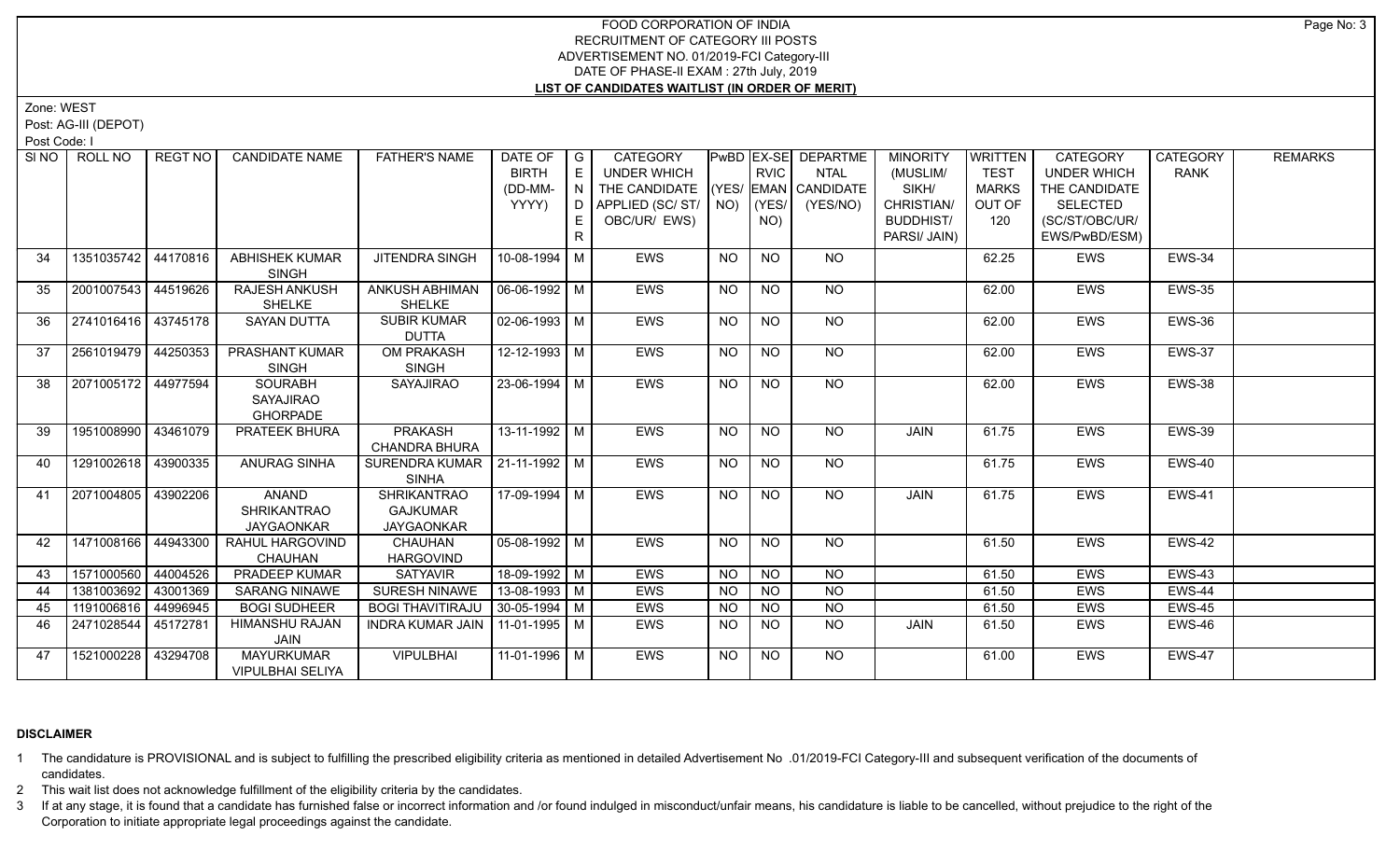Zone: WEST

Post: AG-III (DEPOT)

Post Code: I

| SI NO I | ROLL NO             | REGT NO  | <b>CANDIDATE NAME</b>                   | <b>FATHER'S NAME</b>  | DATE OF<br><b>BIRTH</b>      | G<br>E | <b>CATEGORY</b><br>UNDER WHICH |                | <b>RVIC</b>    | PwBD EX-SE DEPARTME<br><b>NTAL</b> | <b>MINORITY</b><br>(MUSLIM/ | <b>WRITTEN</b><br><b>TEST</b> | <b>CATEGORY</b><br><b>UNDER WHICH</b> | <b>CATEGORY</b><br><b>RANK</b> | <b>REMARKS</b> |
|---------|---------------------|----------|-----------------------------------------|-----------------------|------------------------------|--------|--------------------------------|----------------|----------------|------------------------------------|-----------------------------|-------------------------------|---------------------------------------|--------------------------------|----------------|
|         |                     |          |                                         |                       | (DD-MM-                      | N      | THE CANDIDATE                  |                |                | $(YES/EMAN)$ CANDIDATE             | SIKH/                       | <b>MARKS</b>                  | THE CANDIDATE                         |                                |                |
|         |                     |          |                                         |                       | YYYY)                        | D I    | APPLIED (SC/ ST/               | NO)            | (YES/          | (YES/NO)                           | CHRISTIAN/                  | OUT OF                        | <b>SELECTED</b>                       |                                |                |
|         |                     |          |                                         |                       |                              |        | OBC/UR/ EWS)                   |                | NO)            |                                    | <b>BUDDHIST/</b>            | 120                           | (SC/ST/OBC/UR/                        |                                |                |
|         |                     |          |                                         |                       |                              | R.     |                                |                |                |                                    | PARSI/ JAIN)                |                               | EWS/PwBD/ESM)                         |                                |                |
|         |                     |          |                                         |                       |                              |        |                                |                |                |                                    |                             |                               |                                       |                                |                |
| 48      | 2001005028          | 44388588 | SHUBHAM<br><b>RAMAKANTRAO</b>           | <b>RAMAKNT</b>        | 27-01-1996 M                 |        | <b>EWS</b>                     | <b>NO</b>      | <b>NO</b>      | NO.                                |                             | 60.50                         | <b>EWS</b>                            | EWS-48                         |                |
|         |                     |          | <b>JOSHI</b>                            |                       |                              |        |                                |                |                |                                    |                             |                               |                                       |                                |                |
| 49      | 1941003470 44445628 |          | <b>ABHISHEK AGARWAL</b>                 | <b>RAMJILAL</b>       | 19-01-1997   M               |        | EWS                            | NO.            | <b>NO</b>      | NO                                 |                             | 60.50                         | EWS                                   | EWS-49                         |                |
|         |                     |          |                                         | <b>AGARWAL</b>        |                              |        |                                |                |                |                                    |                             |                               |                                       |                                |                |
| 50      | 1501002207          | 43169493 | <b>JANI KISHAN</b><br><b>TUSHARBHAI</b> | <b>TUSHARBHAI</b>     | 18-01-1992 M                 |        | <b>EWS</b>                     | <b>NO</b>      | N <sub>O</sub> | <b>NO</b>                          |                             | 60.00                         | <b>EWS</b>                            | <b>EWS-50</b>                  |                |
| 51      | 1941006806          | 44109397 | <b>AMAN GOYAL</b>                       | <b>ASHOK GOYAL</b>    | $06-10-1992$ M               |        | EWS                            | <b>NO</b>      | <b>NO</b>      | <b>NO</b>                          |                             | 60.00                         | EWS                                   | <b>EWS-51</b>                  |                |
| 52      | 2331004473          | 43319598 | <b>NEDA RIZVI</b>                       | <b>JAFAR HUSSAIN</b>  | 16-12-1993 F                 |        | EWS                            | <b>NO</b>      | <b>NO</b>      | <b>NO</b>                          | <b>MUSLIM</b>               | 60.00                         | EWS                                   | <b>EWS-52</b>                  |                |
| 53      | 1351017862          | 44080198 | <b>ABADHESH KUMAR</b>                   | <b>SUDHIR KUMAR</b>   | 28-02-1992 M                 |        | EWS                            | <b>NO</b>      | <b>NO</b>      | <b>NO</b>                          |                             | 59.75                         | <b>EWS</b>                            | <b>EWS-53</b>                  |                |
|         |                     |          |                                         | <b>THAKUR</b>         |                              |        |                                |                |                |                                    |                             |                               |                                       |                                |                |
| 54      | 2031004655          | 44135341 | SUDARSHAN                               | <b>SUMANT SINGH</b>   | $25-04-1993$ M               |        | EWS                            | <b>NO</b>      | <b>NO</b>      | <b>NO</b>                          |                             | 59.75                         | EWS                                   | <b>EWS-54</b>                  |                |
| 55      | 1481000010 44958132 |          | <b>HARDEEPSINH</b>                      | <b>MAHENDRASINH</b>   | $\sqrt{09-10-1993}$ M        |        | EWS                            | NO.            | <b>NO</b>      | $\overline{NO}$                    |                             | 59.75                         | EWS                                   | <b>EWS-55</b>                  |                |
|         |                     |          | MAHENDRASINH                            | <b>GANPATSINH</b>     |                              |        |                                |                |                |                                    |                             |                               |                                       |                                |                |
|         |                     |          | <b>DABHI</b>                            | <b>DABHI</b>          |                              |        |                                |                |                |                                    |                             |                               |                                       |                                |                |
| 56      | 1351049107          | 43879962 | <b>AKANKSHA</b>                         | <b>AJAI KISHORE</b>   | 14-09-1994 F                 |        | EWS                            | <b>NO</b>      | <b>NO</b>      | <b>NO</b>                          |                             | 59.75                         | EWS                                   | <b>EWS-56</b>                  |                |
| 57      | 1191008244          | 43019680 | <b>KRISHNA SAI RAM</b>                  | NAGULAPALLI           | $02 - 02 - 1995$ M           |        | EWS                            | <b>NO</b>      | <b>NO</b>      | NO.                                |                             | 59.75                         | <b>EWS</b>                            | <b>EWS-57</b>                  |                |
|         |                     |          |                                         | <b>KRISHNA</b>        |                              |        |                                |                |                |                                    |                             |                               |                                       |                                |                |
| 58      | 1921014425 43906162 |          | <b>VINAY RAI</b>                        | ANIL KUMAR RAI        | $\vert$ 01-03-1996 $\vert$ M |        | <b>EWS</b>                     | <b>NO</b>      | <b>NO</b>      | $\overline{NQ}$                    |                             | 59.75                         | EWS                                   | <b>EWS-58</b>                  |                |
| 59      | 2001003379 43704359 |          | <b>DNYANESHWAR</b>                      | <b>SURESH</b>         | 25-05-1996 M                 |        | EWS                            | NO             | <b>NO</b>      | $N$ <sup>O</sup>                   |                             | 59.75                         | <b>EWS</b>                            | <b>EWS-59</b>                  |                |
|         |                     |          | SURESH SHINDE                           |                       |                              |        |                                |                |                |                                    |                             |                               |                                       |                                |                |
| 60      | 1351007035          | 43688408 | <b>KAUSHAL KUMAR</b>                    | <b>BHAVESH MISHRA</b> | 07-08-1996   M               |        | <b>EWS</b>                     | NO.            | <b>NO</b>      | <b>NO</b>                          |                             | 59.75                         | <b>EWS</b>                            | <b>EWS-60</b>                  |                |
|         |                     |          | <b>MISHRA</b>                           |                       |                              |        |                                |                |                |                                    |                             |                               |                                       |                                |                |
| 61      | 1981002296          | 44230484 | <b>SOURABH JAIN</b>                     | <b>DILIP JAIN</b>     | $20-11-1998$ M               |        | <b>EWS</b>                     | N <sub>O</sub> | N <sub>O</sub> | $N$ O                              |                             | 59.75                         | <b>EWS</b>                            | <b>EWS-61</b>                  |                |
| 62      | 1361004597          | 44539205 | <b>SONI KUMARI</b>                      | SANTOSH MISHRA        | $10-03-1993$ F               |        | EWS                            | NO.            | <b>NO</b>      | <b>NO</b>                          |                             | 59.50                         | <b>EWS</b>                            | <b>EWS-62</b>                  |                |
| 63      | 1971001915          | 43388989 | AADITYA DATAR                           | RAKESH DATAR          | $05-05-1995$ M               |        | EWS                            | <b>NO</b>      | <b>NO</b>      | $N$ O                              |                             | 59.50                         | EWS                                   | <b>EWS-63</b>                  |                |
| 64      | 1751002432          | 44525576 | <b>VINAY BANDAN</b>                     | <b>BIPIN KUMAR</b>    | 09-03-1992   M               |        | EWS                            | NO.            | NO.            | $N$ <sup>O</sup>                   |                             | 59.25                         | <b>EWS</b>                            | EWS-64                         |                |
|         |                     |          |                                         | <b>CHOUDHARY</b>      |                              |        |                                |                |                |                                    |                             |                               |                                       |                                |                |

#### **DISCLAIMER**

1 The candidature is PROVISIONAL and is subject to fulfilling the prescribed eligibility criteria as mentioned in detailed Advertisement No .01/2019-FCI Category-III and subsequent verification of the documents of candidates.

2 This wait list does not acknowledge fulfillment of the eligibility criteria by the candidates.

3 If at any stage, it is found that a candidate has furnished false or incorrect information and /or found indulged in misconduct/unfair means, his candidature is liable to be cancelled, without prejudice to the right of t Corporation to initiate appropriate legal proceedings against the candidate.